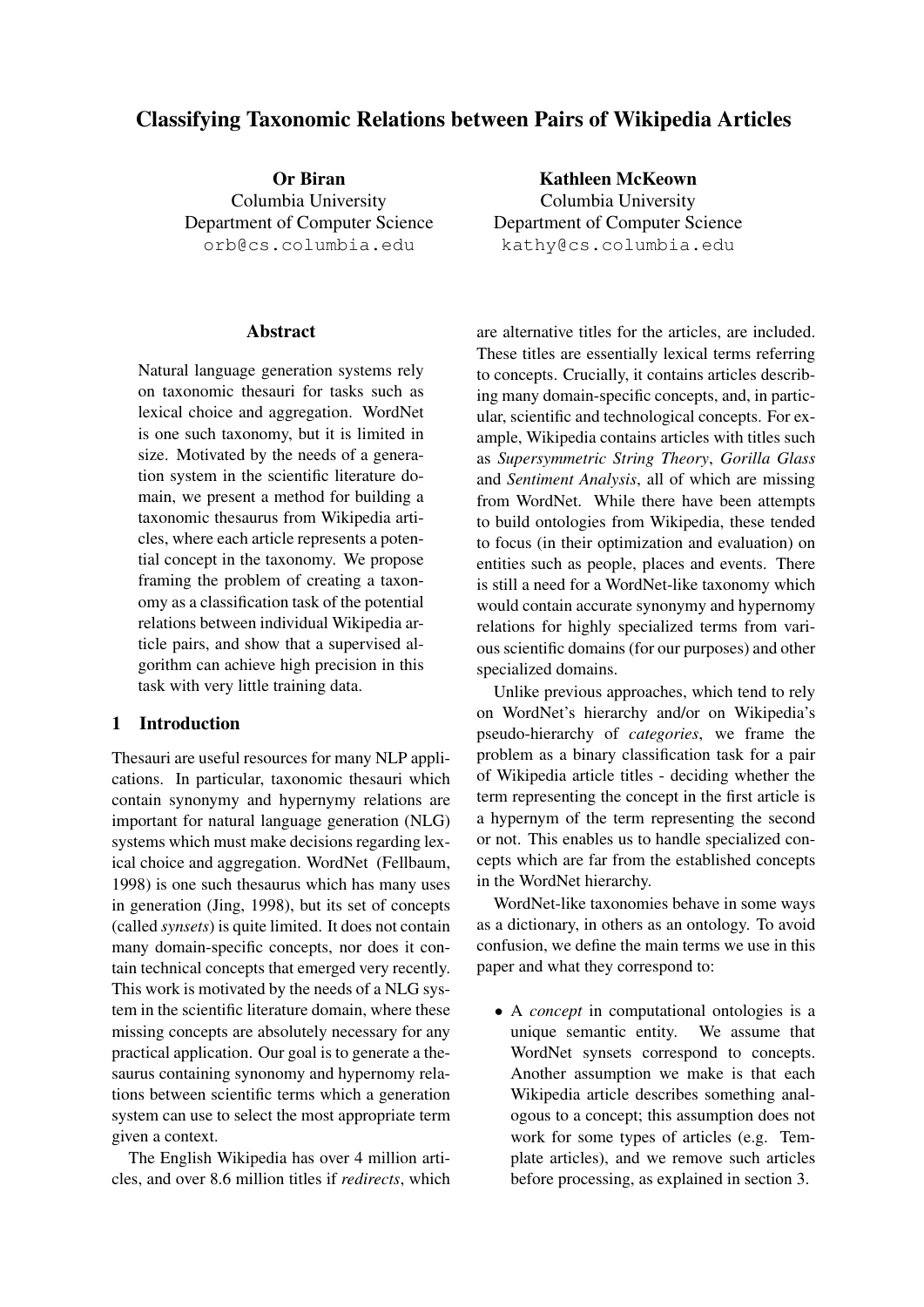- A *term* is a lexical entity (word or combination of words) used to refer to a concept. Each WordNet synset contains multiple terms (synonyms) which all refer to the concept represented by the synset. We treat Wikipedia article titles as terms referring to the concept described in the article. In addition to the main title, Wikipedia has multiple additional *redirect titles* referring to each article. We do not *a priori* treat these as synonyms, as they are often hypernyms, hyponyms or even terms referring to distinct (though related) concepts (for example, at the time of this publication, *Disambiguation* redirects to *Word Sense Disambiguation*; *nano-SIM* redirects to *Subscriber Identity Module* (SIM); and *Sheep Sounds* redirects to *Sheep*).
- *Relations* in this work are semantic relations between pairs of terms - specifically, synonymy and hypernymy. This is in contract to the use of the word in ontologies where relations occur between pairs of concepts.

The following are a few examples of relations that do not appear in WordNet and which our method correctly finds:

- *Gene Silencing* is a hypernym of *RNA Interference*
- *Graph Property* is a hypernym of *Clustering Coefficient*
- *Conditional Random Field* and *CRF* are synonyms

We will use these examples to illustrate the limitations of other methods in the next section.

# 2 Related Work

There have been many attempts to extend Word-Net with concepts from Wikipedia. Because WordNet has some of the properties of an ontology, most work on extending WordNet with Wikipedia concepts was in the context of creating an ontology. Although our work is different in that we focus on extending only the taxonomic relations between the terms, this related work is still very relevant. There have also been attempts to create ontologies directly from Wikipedia in various ways, and we discuss those as well.

Yago (Suchanek et al., 2007) is a large ontology (over 10 million concepts) based on WordNet

and extended with concepts from Wikipedia and other resources. Its hypernymy hierarchy (a relation called *subClassOf*) is derived by matching articles with existing WordNet synsets using the lexical and syntactic properties of the title. This approach works well for some complex entities: a title like "American people in Japan" contains the head compound *people* which matches the Word-Net synset *Person/Human*. It does not work as well for scientific concepts, where titles tend to be less clearly related. For example, Yago contains the concepts *Clustering Coefficient* and *RNA Interference*, because they are titles of Wikipedia articles; but these concepts are not part of the *sub-ClassOf* hierarchy, because their titles are not lexically similar to *Graph Property* and *Gene Silencing*, repectively.

Ponzetto and Navigli (2009) link Wikipedia *categories* to existing WordNet synsets, leveraging the category structure to enrich WordNet with concepts from Wikipedia. Wikipedia categories are mostly thematic, with no strict hierarchical structure and do not represent a taxonomy, but they do tend to be somewhat hierarchical for concepts low in the hierarchy (i.e., more specific concepts). For example, *Public transport in Stockholm* is in the category *Public transport in Sweden* which is in the category *Public transport*, and the latter corresponds to a synset in WordNet. However, this is not true for many scientific concepts, where even the more general concept does not appear in WordNet. For example, *Clustering coefficient* is in the category *Graph invariants*, but the categories above that are purely thematic, and WordNet does not contain a synset for *Graph invariant*. Similarly, the term *CRF* is the title of a disambiguation page, which does not belong to any categories and so would not be linked to *Conditional Random Field*.

Syed and Finin (2010) match each Wikipedia article to a WordNet synset as a hypernymlike superclass. Their method relies on the synset-category mappings of (Ponzetto and Navigli, 2009), extending it with information obtained from the hyperlink structure of the Wikipedia articles. However, this approach is still limited by the choice of categories for each article. In addition, it does not work as well for articles with a small number of hyperlinks, which is typical of the more specialized scientific articles.

There have also been attempts (Auer et al.,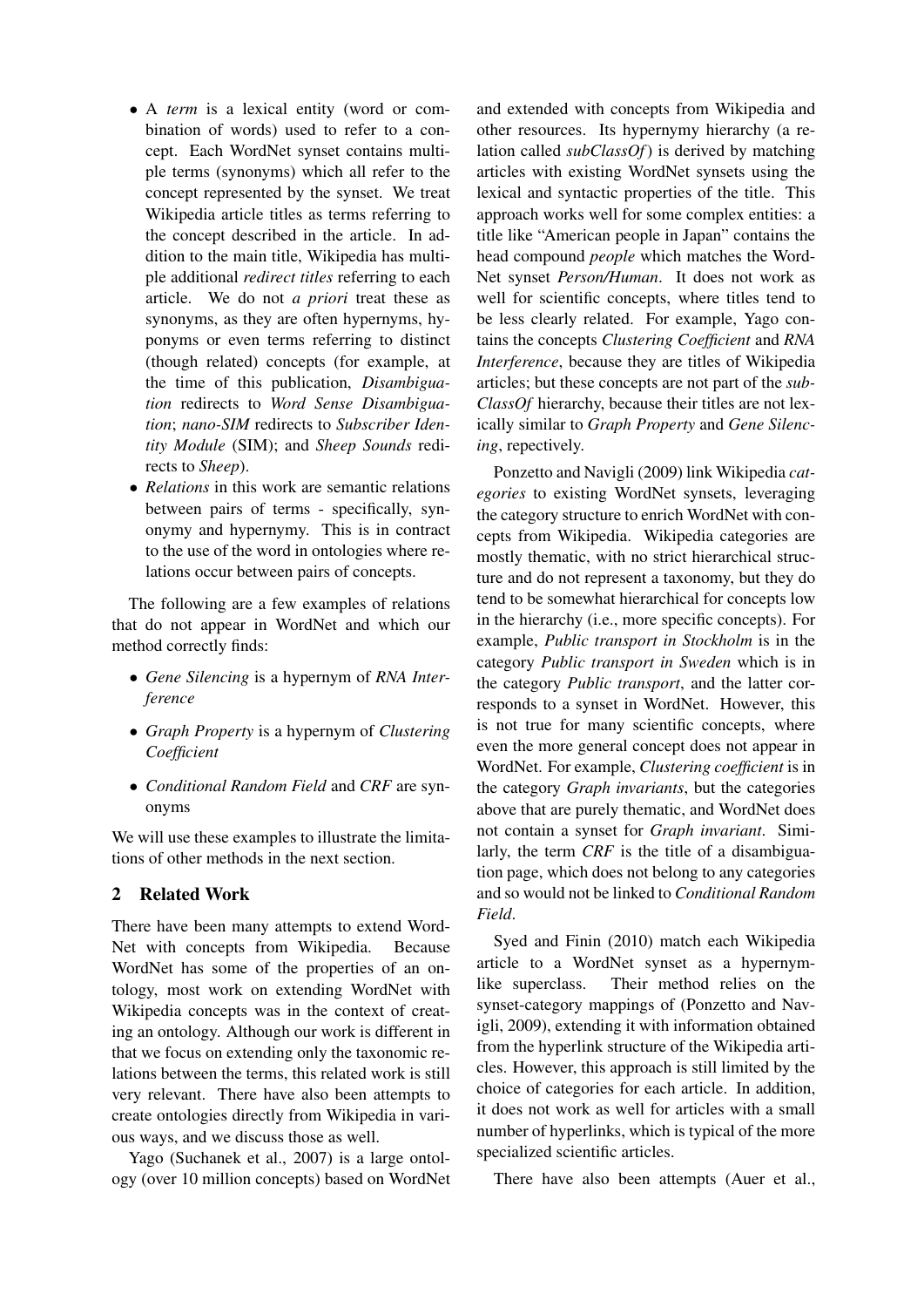2007; Wu and Weld, 2008) to build ontologies from the *infoboxes* of Wikipedia articles, which commonly occur in articles of (e.g.) people and places but not in the articles of most domainspecific concepts.

There has also been work mapping words from Wikipedia articles to particular senses within WordNet using WSD techniques (Mihalcea, 2007; Milne and Witten, 2008). Our work is different in that we attempt to create a thesaurus specifically containing terms that are not in WordNet.

#### 2.1 Contrast to Related Work

In addition to not being optimal for the scientific domain, these approaches all have in common that in attempting to extend WordNet using Wikipedia they rely on the structural information in Word-Net directly. This generally means that the further down the hierarchy a term is (that is, the further it gets from the most specific hypernym available in WordNet) the less accurate the constructed taxonomy becomes with regard to its relations. This again works well for some entities, where Word-Net contains reasonably specific concepts (e.g., occupations and nationalities for people, industries for organizations) but not too well for specialized concepts in specific domains.

In contrast, in our approach, WordNet is only used to provide the labels for very few relations (5, 000) that are used in training and (separately) in evaluation. However, these relations are all considered individually. We do not rely on the Word-Net hierarchical structure as a whole; instead, we learn to classify the relation between a pair of terms using only information from their Wikipedia article content. This makes our method more robust with regard to very specific concepts. Evaluating other methods using gold data from WordNet may be biased, because concepts from WordNet (even if they are not used directly in ontology construction) are inevitably close to other concepts in WordNet. It can be expected that for more highly specialized concepts, these methods will not perform as well. In our approach, there is nothing special about a relation whose concepts appear in WordNet, and performance on those should give a good indication of performance on other relations (perhaps with the caveat that concepts which appear in WordNet may have larger corresponding articles on average).

#### 3 Data and Definitions

Since we want our terms from Wikipedia to refer to concepts, we remove from the Wikipedia corpus all the pages whose title begins with a wikipedia special prefix. These prefixes are single words followed by a colon, and denote a special type of wikipedia page, such as Template, Category or File. We also remove all pages whose title does not contain at least one English letter character.

We define a Wikipedia term as any Wikipedia article title and any redirect title which passes the filters above. This lexical definition is motivated by the need to find synonymy and hypernymy. It also makes evaluation (which we do using Word-Net) more straightforward. To make things even simpler, we completely ignore senses. While word sense disambiguation has been a major part of some related work, it is less crucial for our purposes since specialized terms are less likely to be ambiguous than general terms. We hypothesize that the Wikipedia article itself describes the concept that is referred to by the term.

We define a WordNet term as any term (synonym) participating in any noun synset in Word-Net. Wikipedia terms are matched to Word-Net terms lexically, with some pre-processing: we lowercase the titles, replace underscores with spaces, remove diacritics from unicode characters and remove text in parentheses (which are commonly used in Wikipedia to disambiguate senses).

Using our definition, there are 117,092 Word-Net terms. The total number of potential terms from Wikipedia is 9,096,022, which covers 73.62% of the WordNet terms. WordNet has 494,892 hypernym and synonym relations between all terms. The set of all potential relations from the Wikipedia term set (which is  $9,096,022^2$ in size) covers 63.71% of those.

We define our task as a binary classification over all potential relations from the Wikipedia term set. For each ordered pair of terms, we want to decide whether the first is a hypernym of the second or not. If two terms are determined to both be hypernyms of each other we treat them as synonyms. We evaluate on a dataset sampled from that subset of the Wikipedia terms which also exist in WordNet.

To determine the relations for all Wikipedia terms, the space of potential relations must first be dramatically reduced from its current size of over 82 trillion data points. In this paper, we present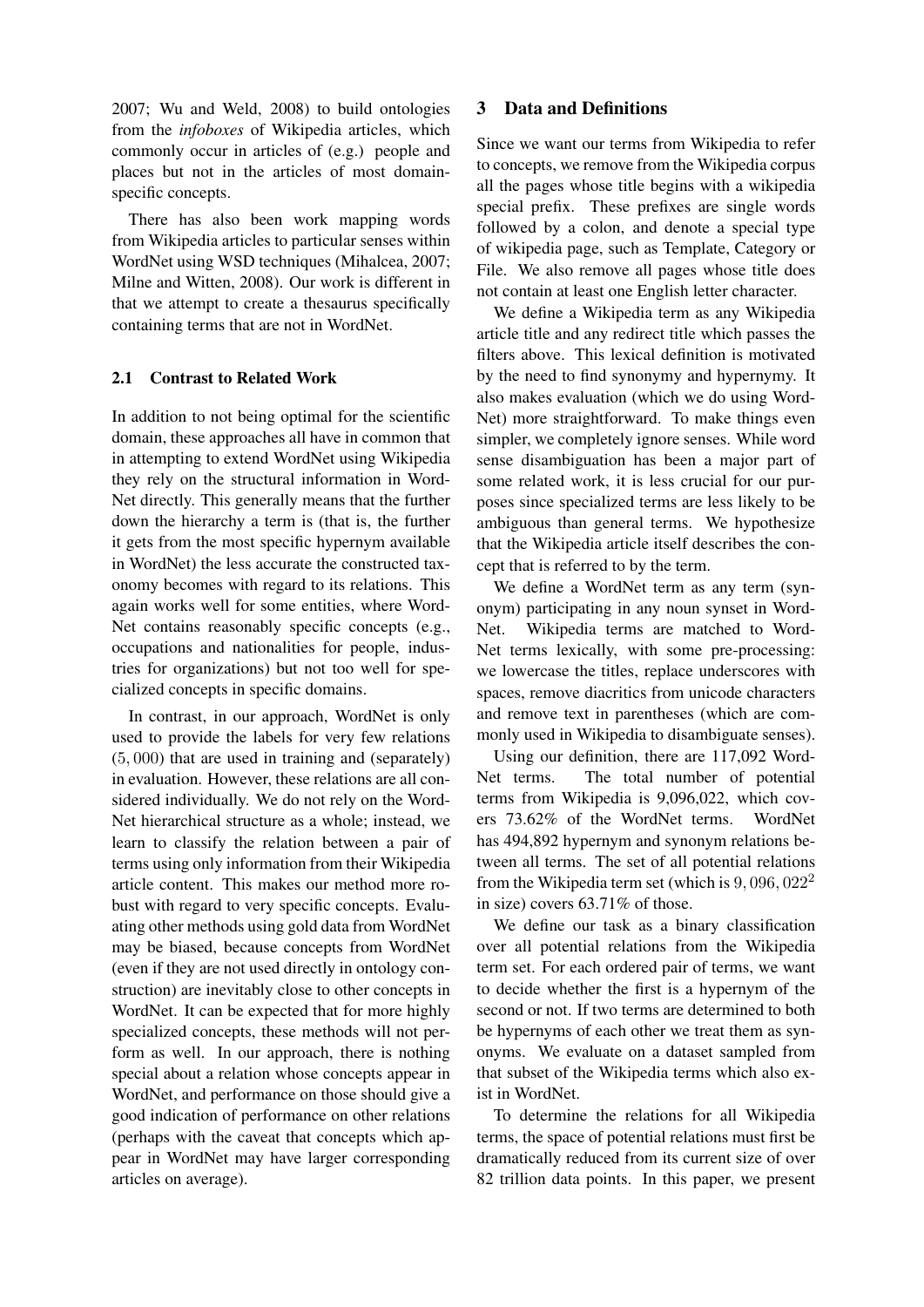results on sampled subsets.

# 4 Features

We extract fourteen features of four general types. For most of these, it is essential that each term in the pair corresponds to a Wikipedia article. Each term matches either the article title, or a redirect title that redirects to the article.

### 4.1 Features from the hyperlink structure of Wikipedia

We utilize the graph structure of hyperlinks between articles to build the following eight features:

- 1. First article links to second (yes or no)
- 2. Second article links to first (yes or no)
- 3. The cosine similarity between the outgoing links of the articles
- 4. The ratio of outgoing links in the first article shared by the second article
- 5. The ratio of outgoing links in the second article shared by the first article
- 6. The cosine similarity between the incoming links of the articles
- 7. The ratio of incoming links in the first article shared by the second article
- 8. The ratio of incoming links in the second article shared by the first article

One of the powerful aspects of Wikipedia is its hyperlink structure. Based on the simple assumption that article A links to article B only if the information in B is related to or somehow assists in understanding the information in A, the intuition is that two articles having a semantic relation will more often link to one another, and will in general link to more similar (additional) articles than will two unrelated articles. The Wikipedia hyperlink structure has been used to compute similarity between articles, for example in (Syed and Finin, 2010) and (Yazdani and Popescu-Belis, 2010).

Wikipedia links contain two bits of information: the title of the article they link to, and the text of the hyperlink as it appears in the referring article. For features (1) and (2), we allow both: that is, even if a hyperlink links to a third article, but uses the relevant article's title in the text, $<sup>1</sup>$  we count that</sup> as a link to the relevant article. For the other features, we use only the title of the actual linked articles. The reason is that in features (1) and (2) we

want to measure something different than in the rest: whether or not one of the articles mentions the other directly (hyponyms often mention their hypernyms, while hypernyms sometimes list their hyponyms). An article being mentioned by name in a hyperlink, even when the link goes elsewhere, answers that criteria. The other features are intended to capture the similarity of the two articles based on how related the links to/from them are, and so using the text is less relevant (and that information would be captured to some extent by the feature in the next category instead).

#### 4.2 Features from the text of the articles

For each article, we build a bag-of-words vector. These vectors are used to compute the cosine similarity between the two articles of a pair, which we use as a feature.

The intuition behind this central feature is that articles having a semantic similarity will also have a higher lexical similarity. This is the same intuition behind distributional similarity (Church and Hanks, 1990), which is that terms surrounded by similar context tend to be semantically related. In this case, the context does not surround the terms but is in the body of the articles corresponding to them. Lexical similarity between Wikipedia articles has been used successfully to link articles, for example in (Yazdani and Popescu-Belis, 2010).

### 4.3 Features from the redirect structure of Wikipedia

The Wikipedia dump contains a list of redirects from multiple alternative titles to each article. We use those to build three boolean features:

- 1. The first term redirects to the second term's article (yes or no)
- 2. The second term redirects to the first term's article (yes or no)
- 3. Both terms redirect to the same, third article (yes or no)

As mentioned earlier, redirect titles are often synonyms, hypernyms or hyponyms of the main title of the article they redirect to. While it is not consistent enough to use as a strict rule, this structure can be taken advantage of in features.

### 4.4 Features from the terms (i.e. the article titles)

In some cases, the terms themselves can point at the relation among them. In particular, hyper-

<sup>1</sup> For example, a link for the article *New York City* may have only *New York* in the text, which is the title of an article about the state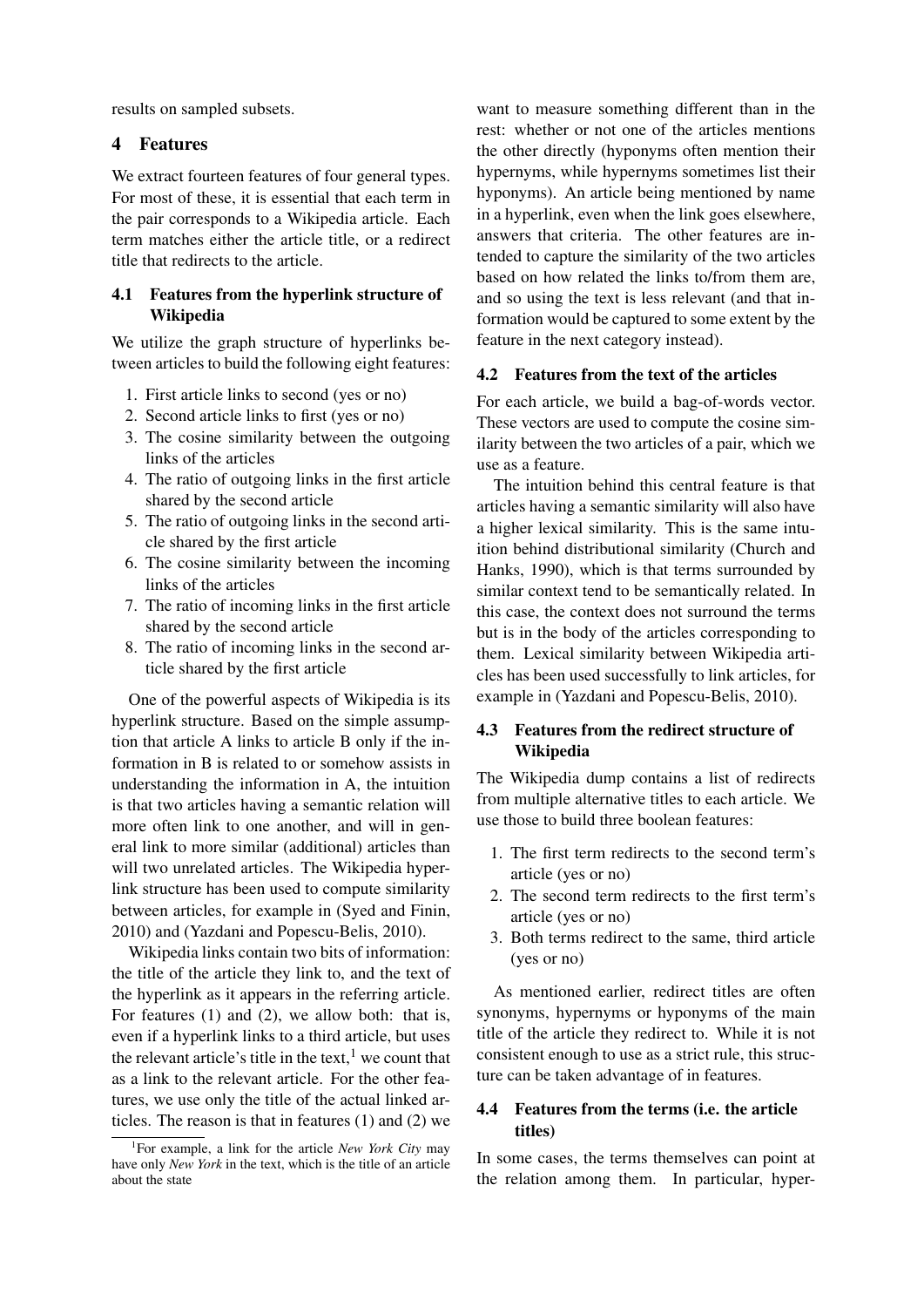nyms are sometimes lexical subsets of their hyponyms (*String Theory* is a hypernym of *Super String Theory*; *Leukemia* is a hypernym of *lymphocytic leukemia* which in turn is a hypernym of *B-cell chronic lymphocytic leukemia*).

We therefore derive two features from the terms themselves (which correspond to article titles or redirect titles): the difference between the number of words in the two terms, and the number of words which overlap in the two terms.

# 5 Method and Evaluation

Our training, development and test data sets all consist of ordered pairs of terms from Wikipedia where both terms also appear in WordNet. The label is positive if the first term in the pair is a hypernym (or a synonym) of the second. The positive samples (which consist of pairs exhibiting either hypernymy or synonymy) are sampled from the relations in WordNet. To get negative samples we randomly pair terms from WordNet that have no relation between them.

We train two SVM classifiers: one on a small training set of 5,000 labeled pairs, and the other on a much larger set of 100,000 pairs. In both cases, the training sets are balanced and we used a balanced development set of 186,000 pairs. We then evaluate on a large unbalanced test dataset of 10 million pairs. Using the number of WordNet's total potential relations  $(117, 092<sup>2</sup>)$  and the number of its true relations (494,892), we estimate the ratio of real relations in the natural set of all potential relations to be around 0.0036%. Estimating the factor by which we aim to reduce the size of the total space (of 82 trillion) as 1,000, the test set is then built using 360,000 sampled true relations from WordNet, while the rest are randomly paired concepts (which appear in WordNet but have no relation between them).

To illustrate our performance specifically on the science domain, we constructed a second data set using Wikipedia's category hierarchy. In this data set, we included only terms such that their corresponding articles are in a category which is a descendent of the *Science* category with a depth of no more than 20, but are *not* descendents of one of the following categories with a depth of 5 or less: *People*, *Places*, *History*, *Chronology*, *Music*, *Film* and *Sports*. These exclusions are required because descendents of the *Science* category include articles for entities such as scientists and universities, certain historical dates/eras, and expansions of the technologies used in the music, film and sports industries to include entities from these fields (songs, bands, movies...) which then completely overwhelm the data set in size. The depth restrictions are necessary because the category graph is cyclic. In addition to illustrating performance in our intended domain, this test set is important in that it features negative samples that are not entirely random, since they are at least thematically related. The size of this set is 258,971, and it is unbalanced with about 10% positive samples. Note that we use the same classifier (trained on the same unrestricted training set) when evaluating on all test sets, including this one.

To illustrate our approach's advantage over naive methods, we include the results for two baselines. The first uses only the term names and makes predictions based on the Levenshtein distance between them (predicting synonym for distance  $< 8$ , hypernym for distance  $< 12$ , and none otherwise). The second predicts the relation type based on the lexical cosine similarity between the articles (predicting synonym for similarity  $> 0.1$ , hypernym for  $> 0.05$ , and none otherwise). The thresholds in both baselines were manually tuned to optimize f-measure on the development set.

In addition, we compare our performance with that provided by querying two leading publicly available ontologies that were constructed using Wikipedia's category hierarchy and infoboxes: Yago (Suchanek et al., 2007) and DBPedia (Auer et al., 2007).

We show two binary evaluations for each data set. The main evaluation, where a positive answer means the (ordered) pair has a hypernymy relation, is shown in Table 1. *SynonymOrNot*, in Table 2, is an additional evaluation over those pairs that were judged as having a relation in the first evaluation, and a positive answer means the pair is a synonym. Recall that we mark as synonyms those pairs that are determined to have both directional hypernyms. We found the results to be statistically significant using a standard t-test.

# 6 Discussion

The first thing to notice is that the SVM classifiers operate as high-precision, lower-recall systems for both tasks. On the *SynonymOrNot task*, precision is extremely high while retaining a reasonable recall even on the unbalanced test set. This is impor-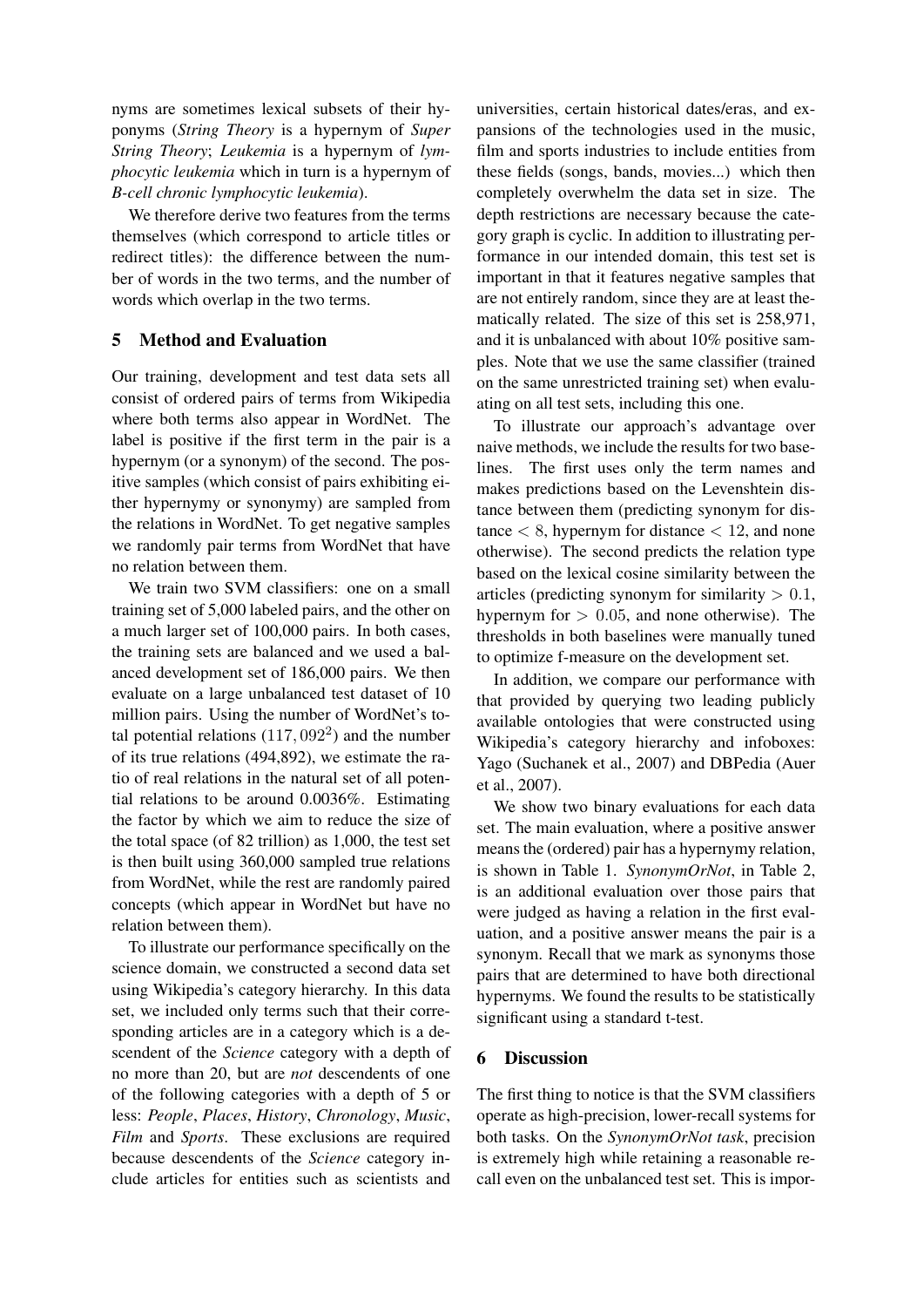|                               | Bal.<br>$\mathbf{p}$ | Bal.<br>R | Bal.  | Un. P | R<br>Un. | Un. F | Sci. P | Sci. R | Sci. F |
|-------------------------------|----------------------|-----------|-------|-------|----------|-------|--------|--------|--------|
| Naive baseline                | 57.41                | 69.44     | 62.85 | 4.76  | 69.38    | 8.91  | 13.74  | 80.08  | 23.45  |
| Lexical baseline              | 97.14                | 17.89     | 30.21 | 54.31 | 16.23    | 24.99 | 70.22  | 19.13  | 30.06  |
| <b>DBPedia</b>                | 100                  | 0.25      | 0.5   | 96.33 | 0.26     | 0.52  | 98.72  | 1.78   | 3.5    |
| Yago                          | 100                  | 15.23     | 26.44 | 99.96 | 14.5     | 25.33 | 100    | 29.19  | 45.19  |
| SVM (trained on 5K samples)   | 98.75                | 46.18     | 62.93 | 66.03 | 42.95    | 52.05 | 64.81  | 61.23  | 62.97  |
| SVM (trained on 100K samples) | 98.13                | 48.46     | 64.88 | 57.51 | 45.22    | 50.63 | 57.45  | 66.3   | 61.56  |

Table 1: Precision, Recall and F-measure obtained for each data set for the main task. Bal. stands for balanced, the balanced development data set, Un. stands for unbalanced, the unbalanced test data set, and Sci. stands for science, the science-only filtered test set.

|                               | Bal.  | Bal.  | Bal. F | Un.<br>P | Un. R | Un. F | Sci. P | Sci. R | Sci. F |
|-------------------------------|-------|-------|--------|----------|-------|-------|--------|--------|--------|
| Naive baseline                | 50.76 | 68.61 | 58.35  | .02      | 66.19 | 12.7  | 7.65   | 64.26  | 13.67  |
| Lexical baseline              | 68.41 | 97.83 | 80.52  | 43.49    | 97.75 | 60.2  | 23.99  | 92.31  | 38.08  |
| SVM (trained on 5K samples)   | 99.92 | 30.15 | 46.33  | 99.65    | 44.58 | 61.6  | 97.65  | 56.12  | 71.28  |
| SVM (trained on 100K samples) | 99.92 | 29.92 | 46.05  | 99.62    | 44.46 | 61.48 | Q7 75  |        | 72.8   |

Table 2: Precision, Recall and F-measure obtained for each data set for SynonymOrNot. Bal. stands for **balanced**, the balanced development data set, Un. stands for **unbalanced**, the unbalanced test data set, and Sci. stands for science, the science-only filtered test set.

tant, since a high precision is crucial to maintaining coherence in tasks such as lexical choice.

The classifiers beat both baselines on the main task. The lexical baseline does quite well on the *SynonymOrNot* task, but its performance deteriorates on the unbalanced test sets while the classifiers' performance actually significantly increases due to its high-precision nature.

While the ontologies (Yago and DBPedia) offer incredibly high precision in all cases, their recall is very low (often less than 1% in DBPedia). This is because they focus on entities that are well defined through the category hierarchy and/or infoboxes, which most Wikipedia articles are not.

Overall, the classifiers beat both baselines and both ontologies in both tasks on both test sets. Most importantly, we achieve a relatively high performance on the science domain test set, which is our main goal in this paper.

Finally, it is interesting to note that there is little difference in performance between the SVM when trained on a small training set and when trained on a much larger training set. It seems that whatever can be learned about the data using these features (which is quite a bit, given the performance and especially the precision using this simple approach on a highly unbalanced test set) is learned very quickly, even from a small sampled set.

# 7 Conclusion and Future Work

We described a simple supervised method of classifying pairs of Wikipedia article titles in terms of the relation among them, covering synonymy and hypernymy. Our approach significantly outperforms the baselines on simulated target data, and achieves very high precision. Unlike previously described approaches, it does not rely on the WordNet hierarchy as a whole, but only on the properties of the individual pair.

In order to use this method in building a taxonomic thesaurus from Wikipedia, we must first reduce the space of potential articles, which is tens of trillions in size. We leave this task and the task of building a full thesaurus to future work. Even without the full thesaurus, our approach can be used to make on-line decisions about the relation between any arbitrary pair of terms.

### Acknowledgments

This research is supported by the Intelligence Advanced Research Projects Activity (IARPA) via Department of Interior National Business Center (DoI/NBC) contract number D11PC20153. The U.S. Government is authorized to reproduce and distribute reprints for Governmental purposes notwithstanding any copyright annotation thereon. Disclaimer: The views and conclusions contained herein are those of the authors and should not be interpreted as necessarily representing the official policies or endorsements, either expressed or implied, of IARPA, DoI/NBC, or the U.S. Government.